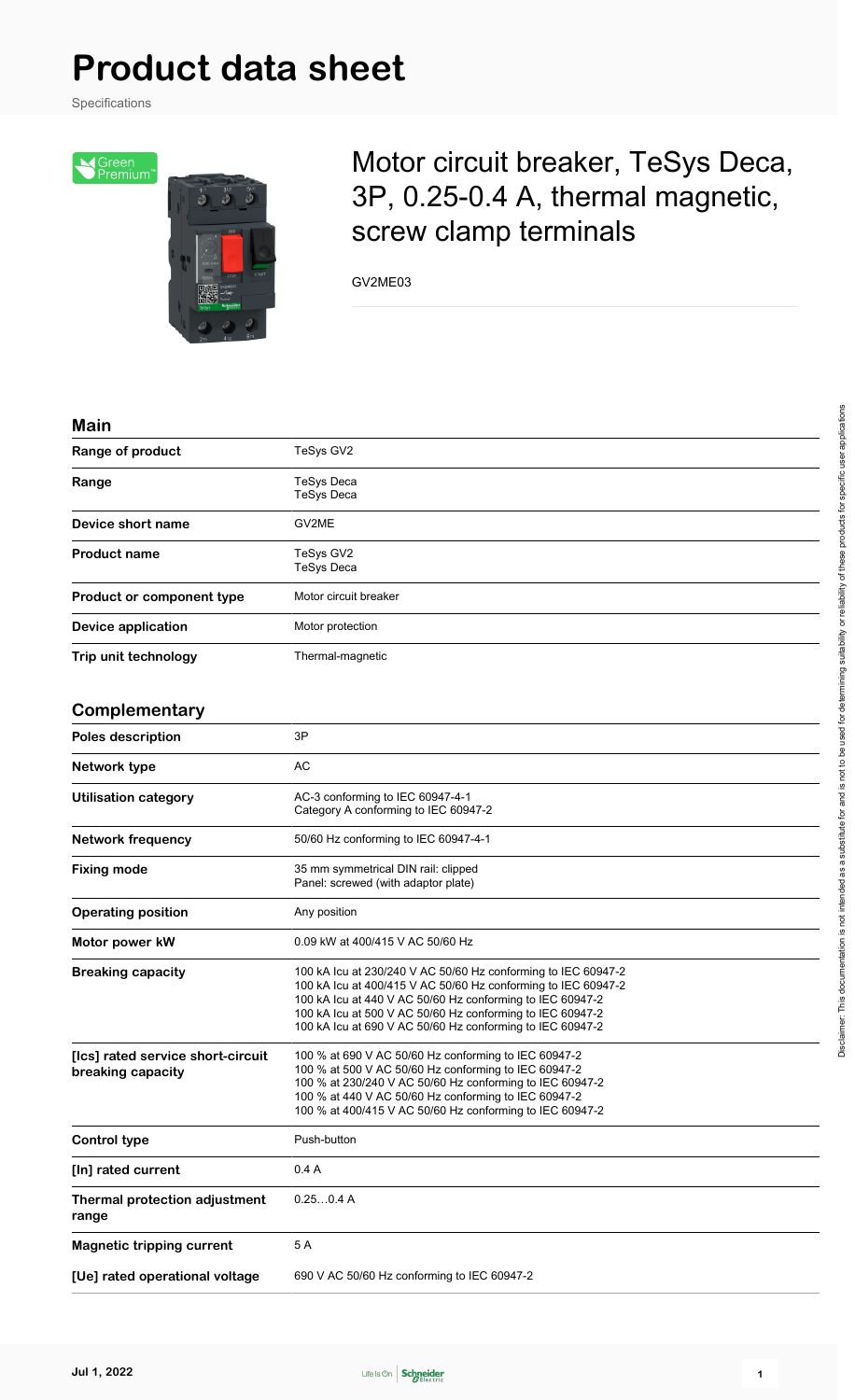| [Ui] rated insulation voltage                  | 690 V AC 50/60 Hz conforming to IEC 60947-2                                                                                                |  |  |
|------------------------------------------------|--------------------------------------------------------------------------------------------------------------------------------------------|--|--|
| [Ith] conventional free air<br>thermal current | 0.4 A conforming to IEC 60947-4-1                                                                                                          |  |  |
| [Uimp] rated impulse withstand<br>voltage      | 6 kV conforming to IEC 60947-2                                                                                                             |  |  |
| Power dissipation per pole                     | 2.5 W                                                                                                                                      |  |  |
| <b>Mechanical durability</b>                   | 100000 cycles                                                                                                                              |  |  |
| <b>Electrical durability</b>                   | 100000 cycles for AC-3 at 415 V<br>at 415 V                                                                                                |  |  |
| <b>Maximum operating rate</b>                  | 25 cyc/h                                                                                                                                   |  |  |
| <b>Rated duty</b>                              | Continuous conforming to IEC 60947-4-1                                                                                                     |  |  |
| <b>Tightening torque</b>                       | 1.7 N.m on screw clamp terminals                                                                                                           |  |  |
| <b>Mechanical robustness</b>                   | Shocks: 30 Gn conforming to IEC 60068-2-27<br>Vibrations: 5 Gn, 5150 Hz conforming to IEC 60068-2-6                                        |  |  |
| <b>Phase failure sensitivity</b>               | Yes conforming to IEC 60947-4-1                                                                                                            |  |  |
| <b>Height</b>                                  | 89 mm                                                                                                                                      |  |  |
| Width                                          | 45 mm                                                                                                                                      |  |  |
| <b>Depth</b>                                   | 78.5 mm                                                                                                                                    |  |  |
| Net weight                                     | 0.26 kg                                                                                                                                    |  |  |
| Colour                                         | Dark grey                                                                                                                                  |  |  |
| Suitability for isolation                      | Yes conforming to IEC 60947-1 § 7-1-6                                                                                                      |  |  |
| Environment                                    |                                                                                                                                            |  |  |
| <b>Standards</b>                               | EN/IEC 60947-2<br>EN/IEC 60947-4-1                                                                                                         |  |  |
| <b>Product certifications</b>                  | $_{\rm ccc}$<br>UL<br><b>CSA</b><br>EAC<br><b>ATEX</b><br>BV<br>LROS (Lloyds register of shipping)<br><b>UKCA</b><br>DNV-GL<br><b>RINA</b> |  |  |
| <b>Climatic withstand</b>                      | conforming to IACS E10                                                                                                                     |  |  |
| IK degree of protection                        | IK04                                                                                                                                       |  |  |
| IP degree of protection                        | IP20 conforming to IEC 60529                                                                                                               |  |  |
| Ambiont oir tomporature for                    | $20^{\circ}$ QA $\sim$                                                                                                                     |  |  |

| Ambient air temperature for<br>storage   | -40…80 °C                           |  |
|------------------------------------------|-------------------------------------|--|
| Fire resistance                          | 960 °C conforming to IEC 60695-2-11 |  |
| <b>Operating altitude</b>                | $2000 \; \text{m}$                  |  |
| Ambient air temperature for<br>operation | $-2060 °C$                          |  |

## **Packing Units**

| Unit Type of Package 1       | <b>PCE</b> |
|------------------------------|------------|
| Number of Units in Package 1 |            |
| Package 1 Weight             | 226.0 g    |
| Package 1 Height             | 4.8 cm     |
| Package 1 width              | 8.5 cm     |
| Package 1 Length             | 9.3 cm     |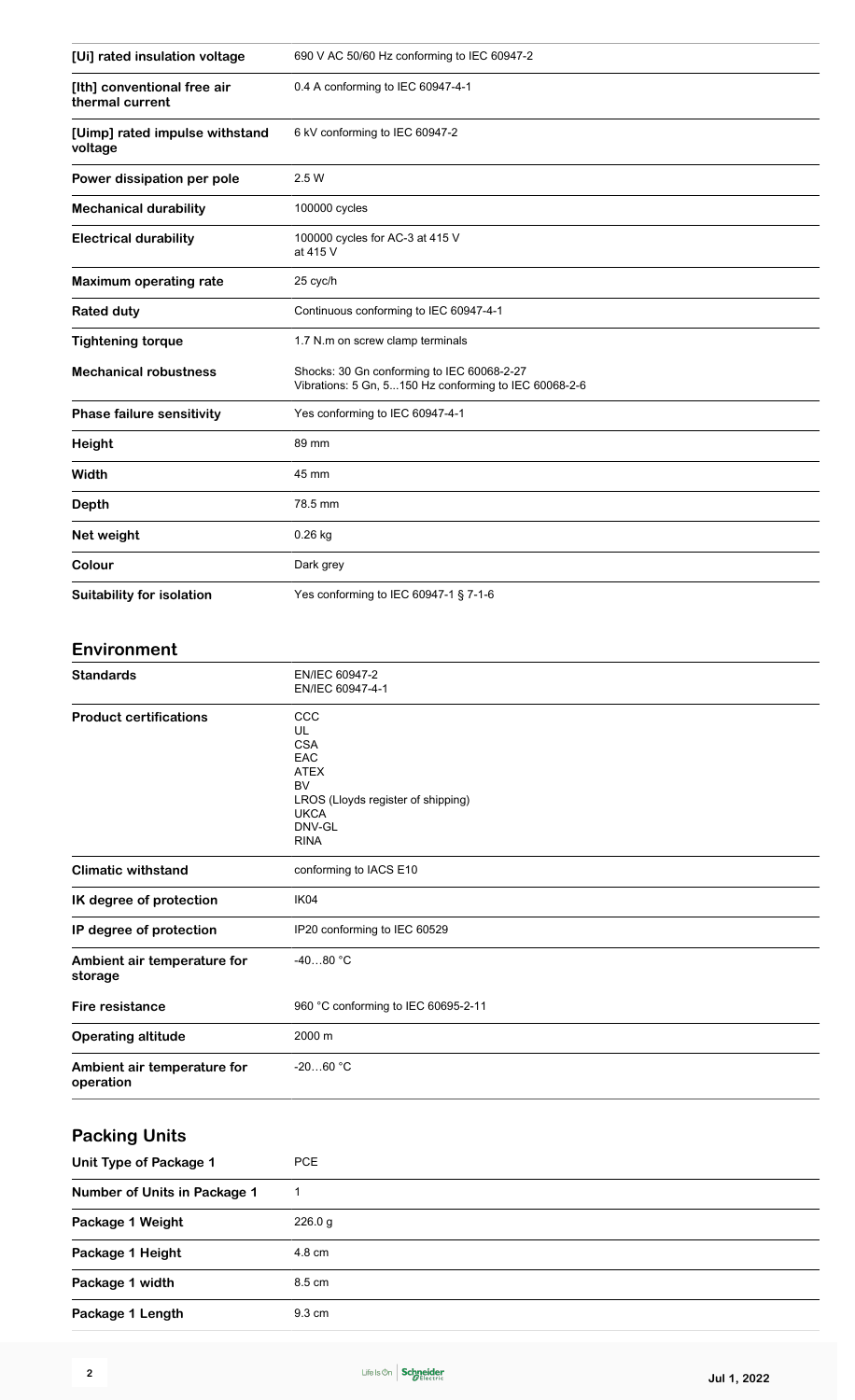| Unit Type of Package 2              | S02             |
|-------------------------------------|-----------------|
| <b>Number of Units in Package 2</b> | 24              |
| Package 2 Weight                    | 5.746 kg        |
| Package 2 Height                    | $15 \text{ cm}$ |
| Package 2 width                     | 30 cm           |
| Package 2 Length                    | 40 cm           |
| Unit Type of Package 3              | P06             |
| <b>Number of Units in Package 3</b> | 384             |
| Package 3 Weight                    | 104.1 kg        |
| Package 3 Height                    | 77 cm           |
| Package 3 width                     | 60 cm           |
| Package 3 Length                    | 80 cm           |

## **Offer Sustainability**

| Sustainable offer status        | Green Premium product                                                                                                                                                                                               |  |
|---------------------------------|---------------------------------------------------------------------------------------------------------------------------------------------------------------------------------------------------------------------|--|
| <b>REACh Regulation</b>         | <b>REACh Declaration</b>                                                                                                                                                                                            |  |
| <b>EU RoHS Directive</b>        | Compliant<br><b>EU RoHS Declaration</b>                                                                                                                                                                             |  |
| <b>Mercury free</b>             | Yes                                                                                                                                                                                                                 |  |
| RoHS exemption information      | <b>Yes</b>                                                                                                                                                                                                          |  |
| <b>China RoHS Regulation</b>    | China RoHS declaration<br>Product out of China RoHS scope. Substance declaration for your information                                                                                                               |  |
| <b>Environmental Disclosure</b> | <b>Product Environmental Profile</b>                                                                                                                                                                                |  |
| <b>Circularity Profile</b>      | End of Life Information                                                                                                                                                                                             |  |
| <b>WEEE</b>                     | The product must be disposed on European Union markets following specific waste collection and<br>never end up in rubbish bins                                                                                      |  |
| California proposition 65       | WARNING: This product can expose you to chemicals including: Antimony oxide & Antimony<br>trioxide, which is known to the State of California to cause cancer. For more information go to<br>www.P65Warnings.ca.gov |  |

#### **Contractual warranty**

**Warranty** 18 months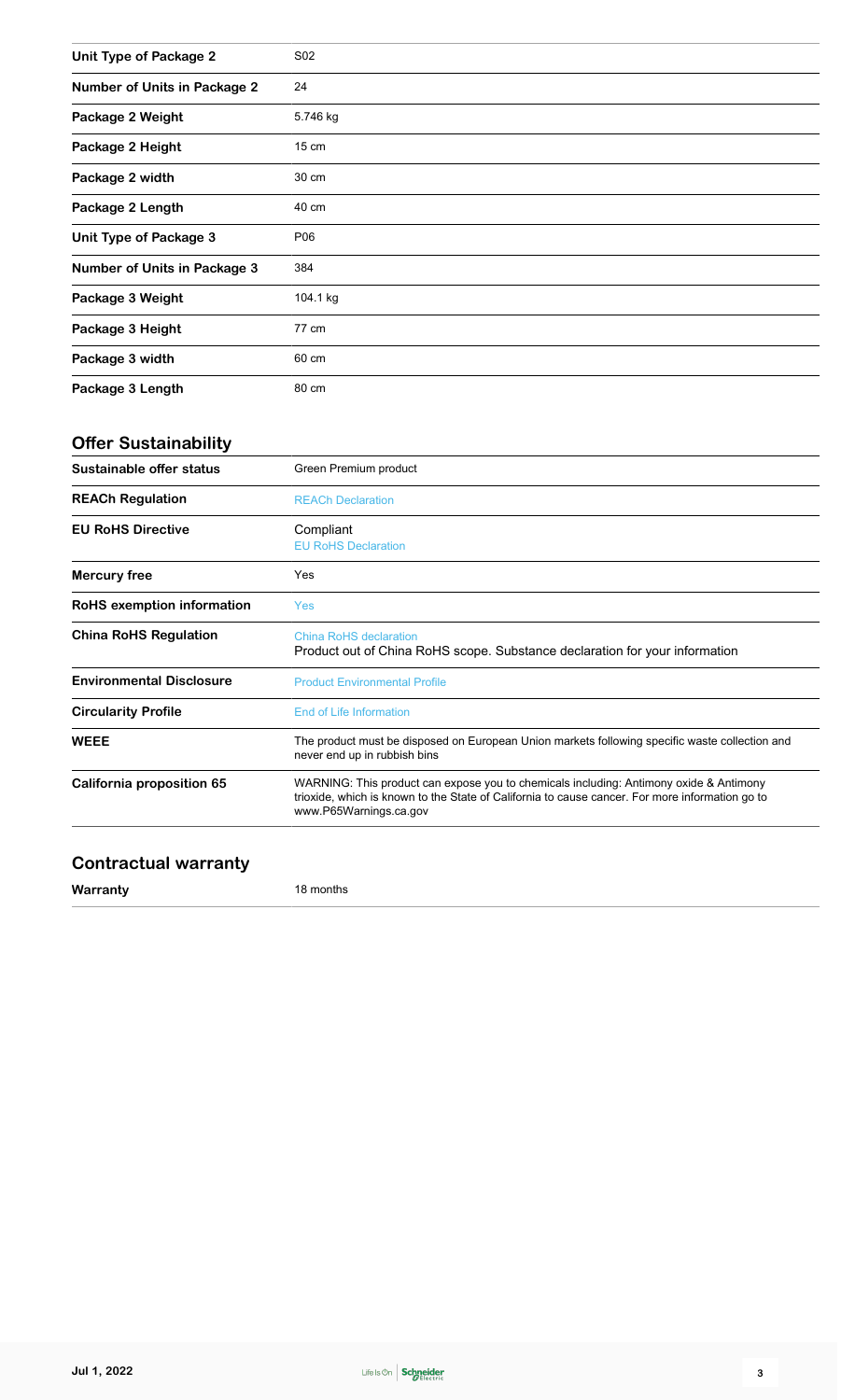Performance Curves

#### **Thermal-Magnetic Tripping Curves for GV2ME and GV2P Average Operating Times at 20 °C Related to Multiples of the Setting Current**



- 
- 1 3 poles from cold state<br>
2 2 poles from cold state<br>
3 3 poles from hot state **2** 2 poles from cold state
- **3** 3 poles from hot state

## **Current Limitation on Short-Circuit for GV2ME and GV2P (3-Phase 400/415 V))**

#### **Dynamic Stress**

I peak = f (prospective Isc) at 1.05 Ue = 435 V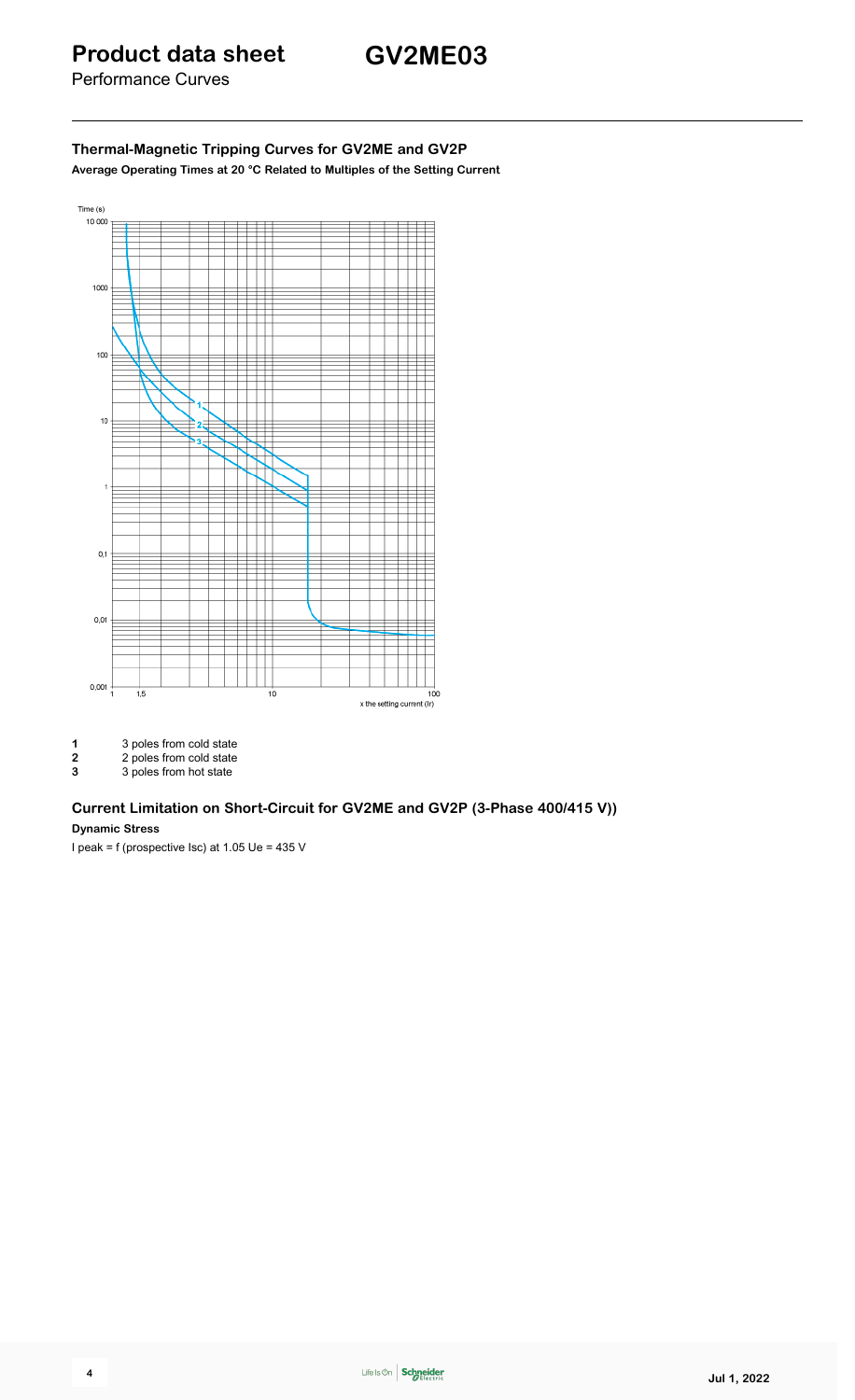

Limit of rated ultimate breaking capacity on short-circuit of GV2ME (14, 18, 23, and 25 A ratings).

#### **Thermal Limit on Short-Circuit for GV2ME**

**Thermal Limit in kA 2 s in the Magnetic Operating Zone**

Sum of  $I^2$ dt = f (prospective Isc) at 1.05 Ue = 435 V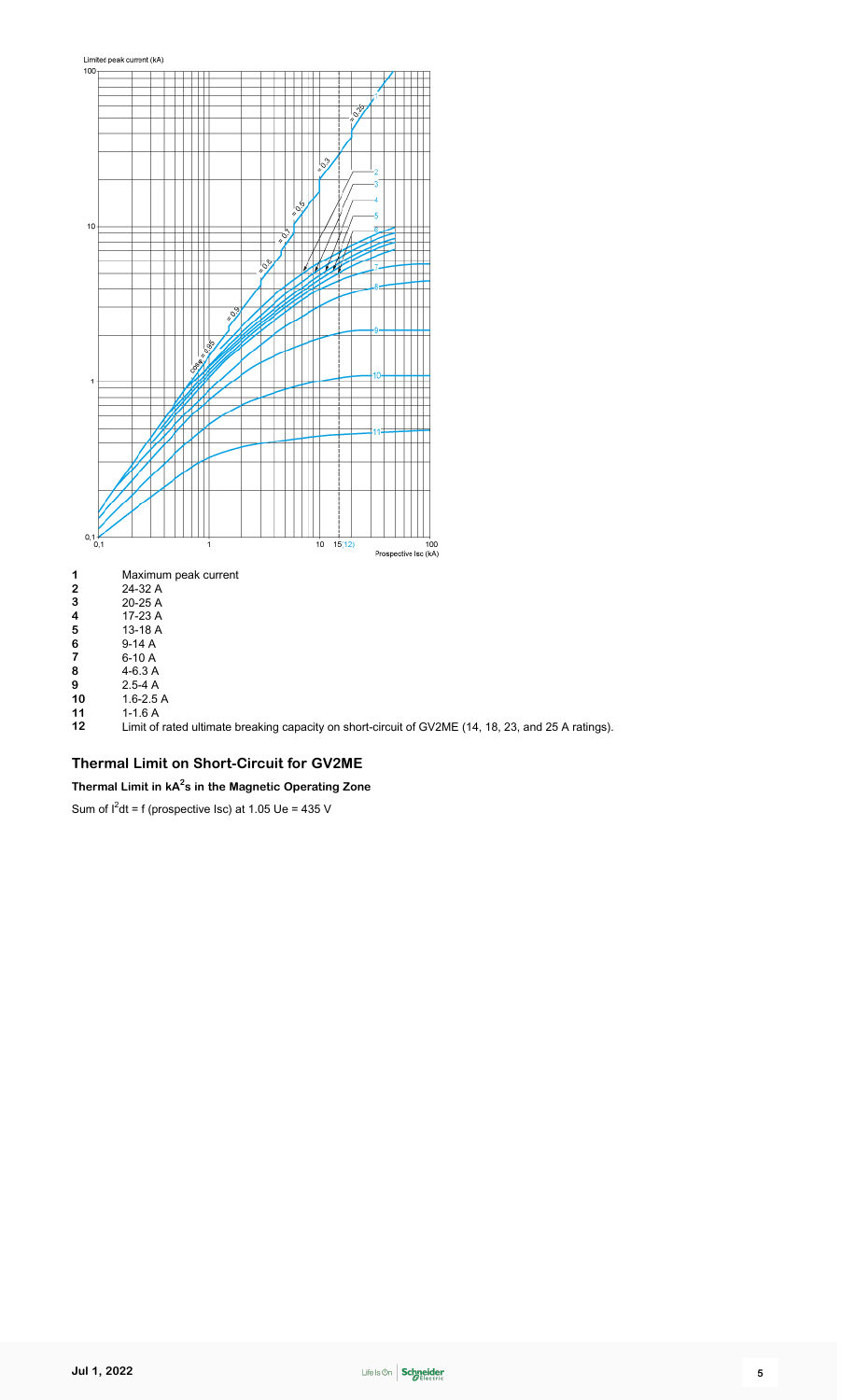

 2.5-4 A 1.6-2.5 A

1-1.6 A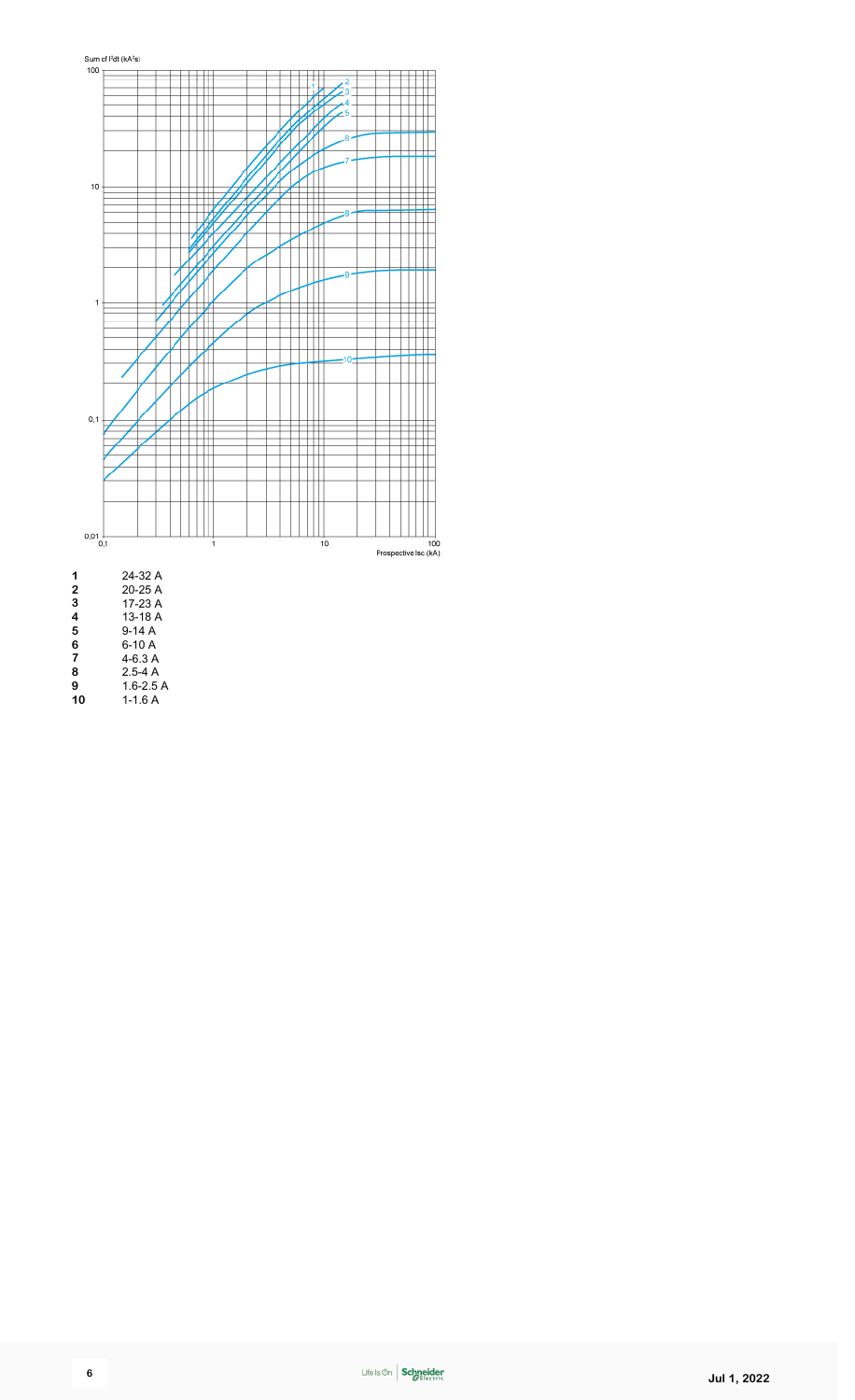Dimensions Drawings

#### **Dimension GV2ME**



**(1)** Maximum

X1 Electrical clearance = 40 mm for Ue ≤ 690 V

|        | b   |
|--------|-----|
| GV2ME. | 89  |
| GV2ME3 | 101 |

#### **Mounting**

**GV2ME**

On 35 mm rail



c = 78.5 on AM1 DP200 (35 x 7.5)

c = 86 on AM1 DE200, ED200 (35 x 15) On panel with adapter plate GV2AF02





On pre-slotted plate AM1 PA



On rails DZ5 MB201



**GV2AF01**

Combination GV2ME + TeSys k contactor



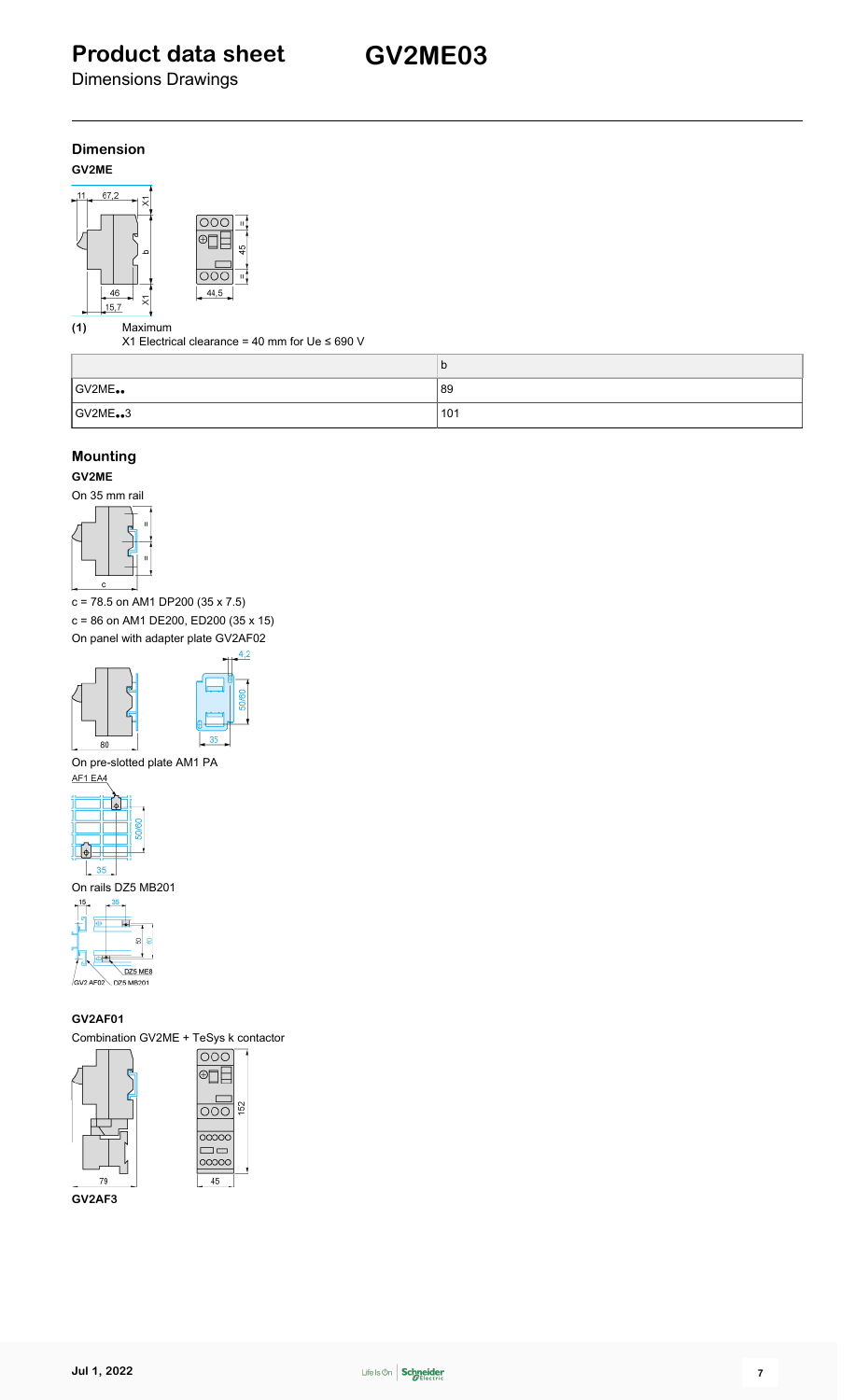Combination GV2ME + TeSys d contactor



| $GV2ME +$   | LC1D09D18 | LC1D25 and D32 |
|-------------|-----------|----------------|
| $\mathsf b$ | 176.4     | 186.8          |
| l c1        | 94.1      | 100.4          |
| c           | 99.6      | 105.9          |

#### **GV2AF4 + LAD311**

Combination GV2ME + TeSys d contactor



| GV2ME + | LC1D09D18 | LC1D25 and D32 |
|---------|-----------|----------------|
| l b     | 176.4     | 186.8          |
| l c1    | 103.1     | 136.4          |
| l c     | 135.6     | 141.9          |
| d1      | 107       | 107            |
| l d     | 112.5     | 112.5          |

#### **GV2ME + GV1L3 (Current Limiter)**



X1 = 10 mm for Ue = 230 V or 30 mm for 230 V < Ue ≤ 690 V